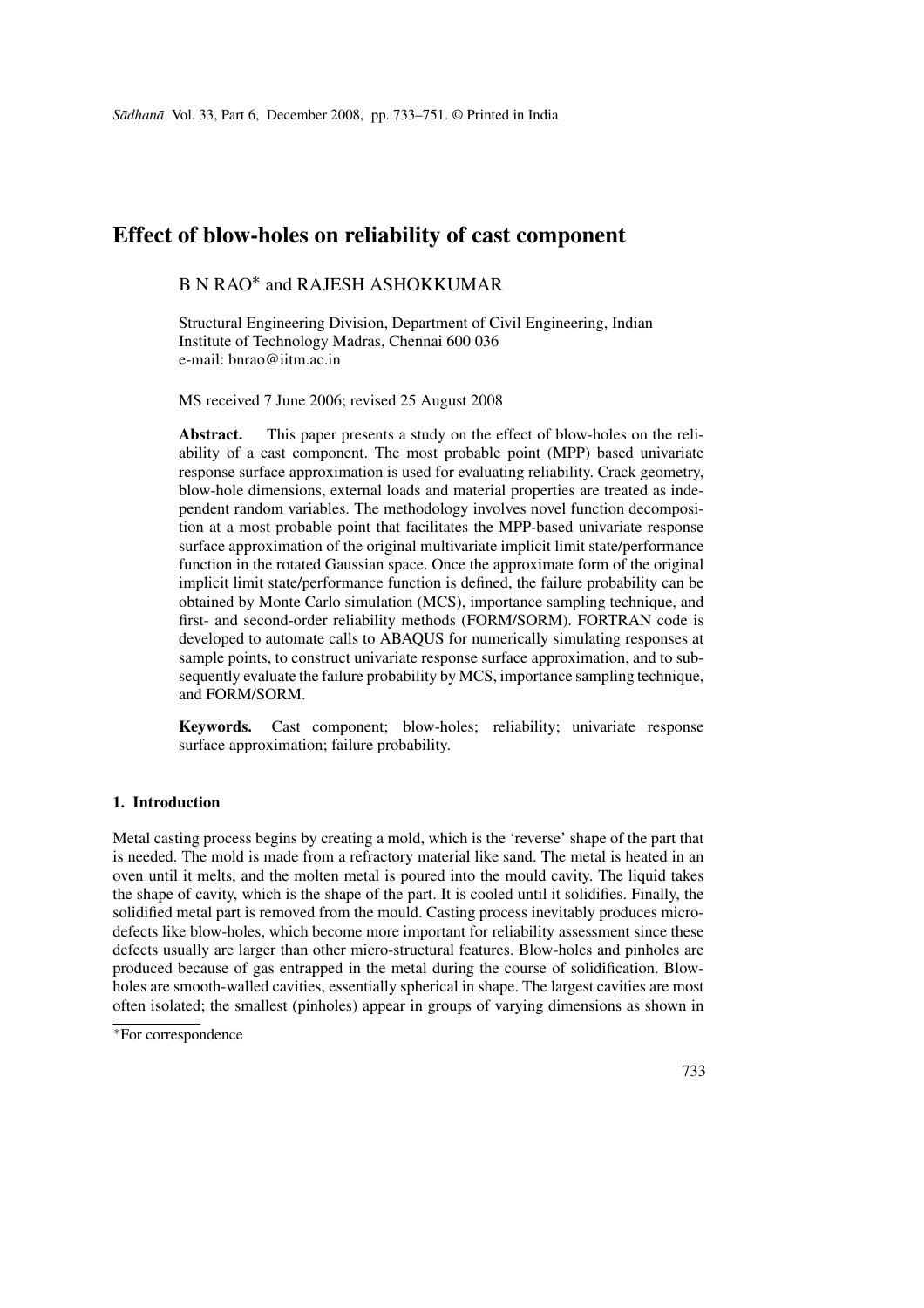

**Figure 1.** Blow-holes in cast component.

figure 1. In specific cases, the casting section can be strewn with blow-holes or pinholes. In the open literature the influence of porosity on the fatigue properties for cast aluminium has been investigated earlier (Stanz-Tschegg *et al* 1993; Sonsino & Ziese 1993; Skalleud 1993; Debayeh *et al* 1996; Evans *et al* 1997; Knott *et al* 2000; Mayer *et al* 2003; Linder *et al* 2006) and it is generally accepted that fatigue strength is decreased by the presence of porosity. In order to explain the role of porosity, fracture mechanics has been found to be a useful tool (Skalleud 1993; Debayeh *et al* 1996; Evans *et al* 1997; Knott *et al* 2000; Mayer *et al* 2003). By the use of fracture mechanics, blow-hole/pore size and the remote stress become crucial parameters that will affect life of cast component. Since the size and location of defects are quite random, deterministic analysis provides an incomplete picture of the safety of cast component. Moreover, the randomness in external loads and geometry also influence the reliability of cast component. From the existing literature, it is evident that in the analysis of cast components, the effect of micro-defects like blow-holes on the stress intensity factors (SIFs) is neglected. Probabilistic fracture mechanics, which combines fracture mechanics with stochastic methods, provide a useful tool to address these problems. Given the complexity of failure mechanism, the combination of finite element method with the theory of statistics and reliability has become a powerful method for safety and reliability analysis.

Fundamental problem in time-invariant component reliability analysis entails calculation of a multi-fold integral (Madsen *et al* 1986; Ditlevsen & Madsen 1996; Rackwitz 2001).

$$
P_F \equiv P[g(\mathbf{X}) < 0] = \int_{g(\mathbf{x}) < 0} f_{\mathbf{X}}(\mathbf{x}) d\mathbf{x},\tag{1}
$$

where  $\mathbf{X} = \{X_1, \ldots, X_N\}^T \in \mathbb{R}^N$  is a real-valued, N-dimensional random vector defined on a probability space  $(\Omega, F, P)$  comprising the sample space  $\Omega$ , the  $\sigma$ -field F, and the probability measure P;  $g(x)$  is the performance function, such that  $g(x) < 0$  represents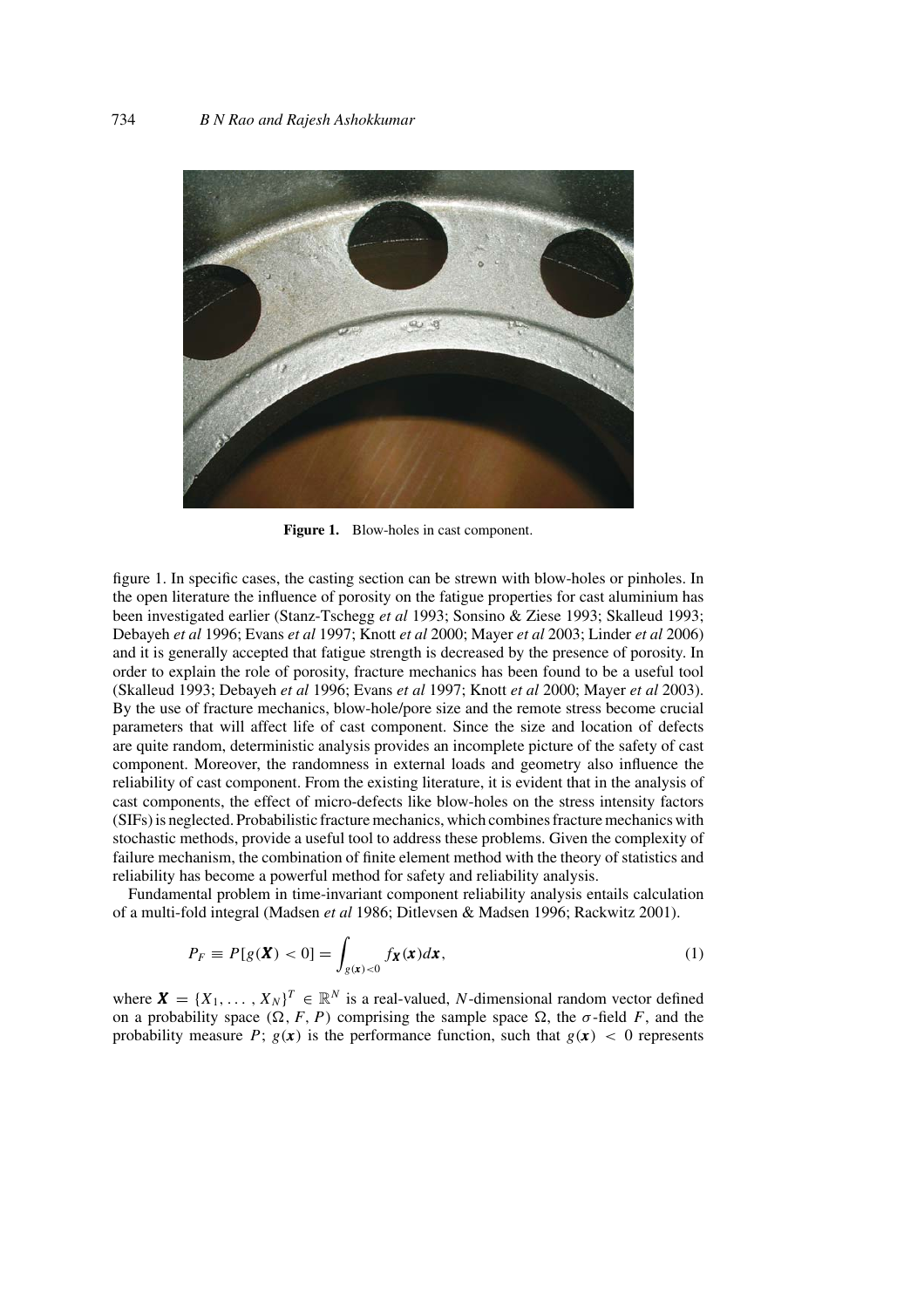the failure domain;  $P_F$  is the probability of failure; and  $f_X(x)$  is the joint probability density function of  $X$ , which typically represents loads, material properties, and geometry. For most practical problems, the exact evaluation of this integral, either analytically or numerically, is not possible because N is large,  $f_{\mathbf{X}}(\mathbf{x})$  is generally non-Gaussian, and  $g(\mathbf{x})$  is highly non-linear function of  $x$ . The most common approach to compute the failure probability in Equation 1 involves the FORM/SORM (Breitung 1984; Madsen *et al* 1986; Hohenbichler *et al* 1987; Tvedt 1990; Cai & Elishakoff 1994; Ditlevsen & Madsen 1996; Der Kiureghian & Dakessian; 1998; Rackwitz 2001), which are based on linear (FORM) or quadratic approximation (SORM) of the limit-state surface at a most probable point (MPP). Experience has shown that FORM/SORM are sufficiently accurate for engineering purposes, provided that the limit-state surface at the MPP is close to being linear or quadratic, and no multiple MPPs exist. For highly non-linear performance functions, which exist in many structural problems, results based on FORM/SORM must be interpreted with caution. If the Rosenblatt transformation, frequently used to map non-Gaussian random input into its standard Gaussian image, yields a highly non-linear limit state, inadequate reliability estimates by FORM/SORM may result (Bjerager 1988; Nie & Ellingwood 2000). Furthermore, the existence of multiple MPPs could give rise to large errors in standard FORM/SORM approximations (Ditlevsen & Madsen 1996; Der Kiureghian & Dakessian 1998). In that case, multi-point FORM/SORM along with the system reliability concept is required for improving component reliability analysis (Der Kiureghian & Dakessian 1998).

This paper presents a study on the effect of blow-holes on the reliability of a cast component, using univariate response surface approximation (Xu & Rahman 2004, 2005; Rahman & Wei 2006) for evaluating reliability. Crack geometry, blow-hole dimensions, external loads and material properties are treated as independent random variables. In the present study, MPPbased univariate method is used to obtain the response surface approximation of the original multivariate implicit limit state/performance function. The failure probability is evaluated using the response surface approximation in conjunction with MCS, importance sampling technique, and FORM/SORM. Finite element commercial software ABAQUS, 2002 is used for numerically simulating responses at each sample point that are required for construction of univariate response surface approximation. FORTRAN code is developed which calls ABAQUS for simulating responses at each sample point, reads in the required result (SIFs in this case), deletes the resulting files after each run, and proceeds with simulating responses at next sample point. The whole process is simulated efficiently since accurate results are obtained from ABAQUS.

#### **2. Multivariate function decomposition at MPP**

Consider a continuous, differentiable, real-valued performance function  $g(x)$  that depends on  $\mathbf{x} = \{x_1, \ldots, x_N\}^T \in \mathbb{R}^N$ . The transformed limit states  $h(\mathbf{u}) = 0$  and  $y(\mathbf{v}) = 0$  are the maps of the original limit state  $g(x) = 0$  in the standard Gaussian space (u space) and the rotated Gaussian space ( $\nu$  space), respectively, as shown in figure 2 for  $N = 2$ . The closest point on the limit-state surface to the origin, denoted by the MPP ( $u^*$  or  $v^*$ ) or beta point, has a distance  $\beta_{HL}$ , which is commonly referred to as the Hasofer–Lind reliability index (Madsen *et al* 1986; Ditlevsen & Madsen 1996; Rackwitz 2001). The determination of MPP and  $\beta_{HL}$  involves standard non-linear constrained optimization and is usually performed in the standard Gaussian space. Figure 2 depicts FORM and SORM approximations of the limit-state surface at MPP.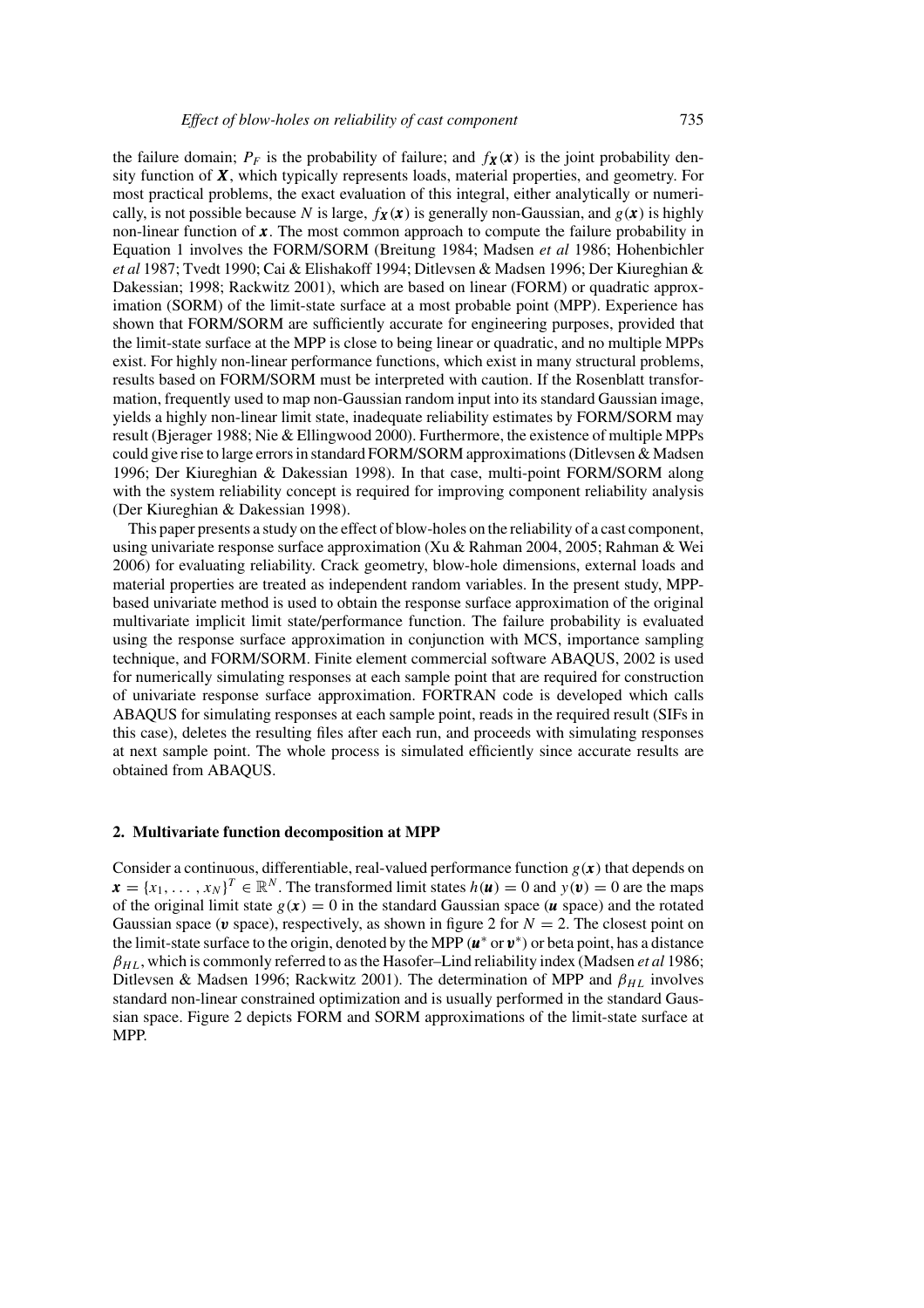

**Figure 2.** Performance function approximation by various methods.

Suppose that y(v) has a convergent Taylor series expansion at MPP  $v^* = \{v_1^*, \ldots, \ldots, v_N^*\}^T$ and can be expressed by

$$
y(\mathbf{v}) = y(\mathbf{v}^*) + \sum_{j=1}^{\infty} \frac{1}{j!} \sum_{i=1}^{N} \frac{\partial^j y}{\partial v_i^j} (\mathbf{v}^*)(v_i - v_i^*)^j + R_2,
$$
 (2)

where the remainder  $R_2$  denotes all terms with dimensions two and higher.

Consider a univariate approximation of  $y(v)$ , denoted by

$$
\hat{y}_1(\mathbf{v}) \equiv \hat{y}_1(v_1, \dots, v_N)
$$
\n
$$
= \sum_{i=1}^N y(v_1^*, \dots, v_{i-1}^*, v_i^*, v_{i+1}^*, \dots, v_N^*) - (N-1)y(\mathbf{v}^*),
$$
\n(3)

where each term in the summation is a function of only one variable and can be subsequently expanded in a Taylor series at  $v = v^*$ , yielding

$$
\hat{y}_1(\mathbf{v}) \equiv \hat{y}_1(v_1, \dots, v_N) = y(\mathbf{v}^*) + \sum_{j=1}^{\infty} \frac{1}{j!} \sum_{i=1}^N \frac{\partial^j y}{\partial v_i^j} (\mathbf{v}^*)(v_i - v_i^*)^j.
$$
 (4)

Comparison of Equations 2 and 4 indicates that the univariate approximation leads to the residual error  $y(\mathbf{v}) - \hat{y}_1(\mathbf{v}) = R_2$ , which includes contributions from terms of two-dimension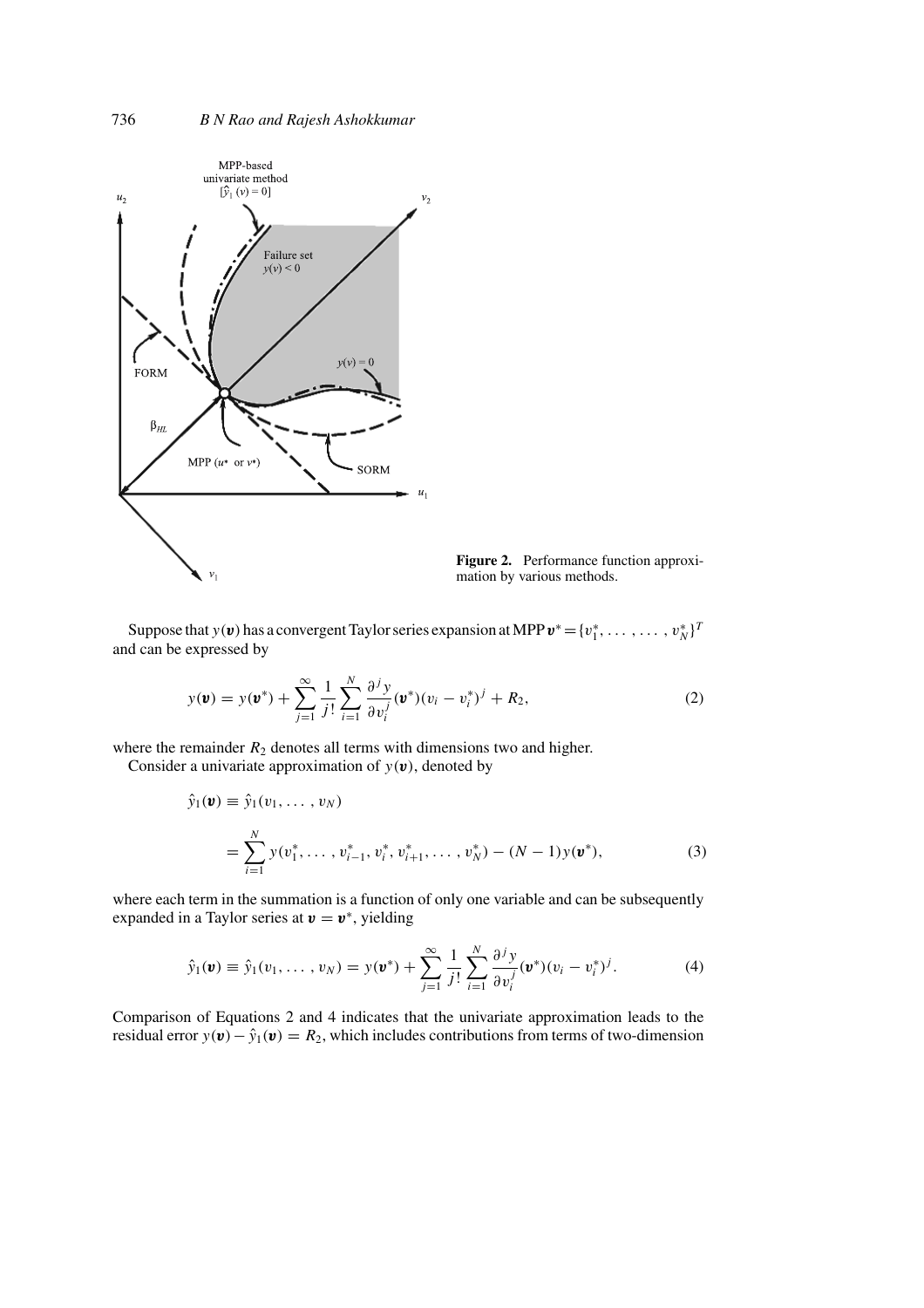and higher. For sufficiently smooth  $y(v)$  with convergent Taylor series, the coefficients associated with higher-dimensional terms are usually much smaller than that with one-dimensional terms. As such, higher-dimensional terms contribute less to the function, and therefore, can be neglected (Xu & Rahman 2004, 2005; Rahman & Wei 2006).

#### **3. Response surface generation**

Consider the univariate component function  $y_i(v_i) \equiv y(v_1^*, \ldots, v_{i-1}^*, v_i^*, v_{i+1}^*, \ldots, v_N^*)$  in Equation 4. If for  $v_i = v_i^{(j)}$ , *n* function values

$$
y_i(v_i^{(j)}) \equiv y(v_1^*, \dots, v_{i-1}^*, v_i^{(j)}, v_{i+1}^*, \dots, v_N^*); j = 1, 2, \dots, n,
$$
\n<sup>(5)</sup>

are given, the function value for arbitrary  $v_i$  can be obtained using the Lagrange interpolation as

$$
y_i(v_i) = \sum_{j=1}^n \phi_j(v_i) y_i(v_i^{(j)}),
$$
\n(6)

where the shape function  $\phi_i(v_i)$  is defined as

$$
\phi_j(v_i) = \frac{\prod_{k=1, k \neq j}^n (v_i - v_i^{(k)})}{\prod_{k=1, k \neq j}^n (v_i^{(j)} - v_i^{(k)})}.
$$
\n(7)

By using Equation 6, arbitrarily many values of  $y_i(v_i)$  can be generated if n values of that component function are given. The same procedure is repeated for all univariate component functions, i.e. for all  $y_i(v_i)$ ,  $i = 1, \ldots, N$ . Therefore, the total cost for the univariate approximation in Equation 4, in addition to that required for locating MPP, entails a maximum of  $nN + 1$  function evaluations. More accurate bivariate or multivariate approximations can be developed in a similar way. However, because of much higher cost of multivariate approximations, only the univariate approximation will be examined in this paper.

#### **4. Failure probability estimation**

For component reliability analysis, MCS estimate  $P_F$  of the failure probability employing the proposed univariate approximation is

$$
P_F = \frac{1}{N_S} \sum_{i=1}^{N_S} I[\hat{y}_1(\boldsymbol{v}^{(i)}) < 0],\tag{8}
$$

where  $v^{(i)}$  is the *i*th realization of v,  $N_S$  is the sample size, and  $I[\bullet]$  is an indicator function such that  $I = 1$  if  $v^{(i)}$  is in the failure set (i.e. when  $\hat{y}_1(v^{(i)}) < 0$  and zero otherwise.

The decomposition method involving univariate approximation (Equation 4), and n-point Lagrange interpolation (Equation 6), is defined as the MPP-based univariate response surface approximation of the original multivariate implicit limit state/performance function. Since the univariate method leads to explicit response-surface approximation of a performance function, the MCS can be conducted for any sample size. Similarly importance sampling technique, and FORM/SORM can be performed using the MPP-based univariate response surface approximation. However, the accuracy and efficiency of the resultant failure-probability calculation depend on both the univariate and response surface approximations. They will be evaluated using numerical example, as follows.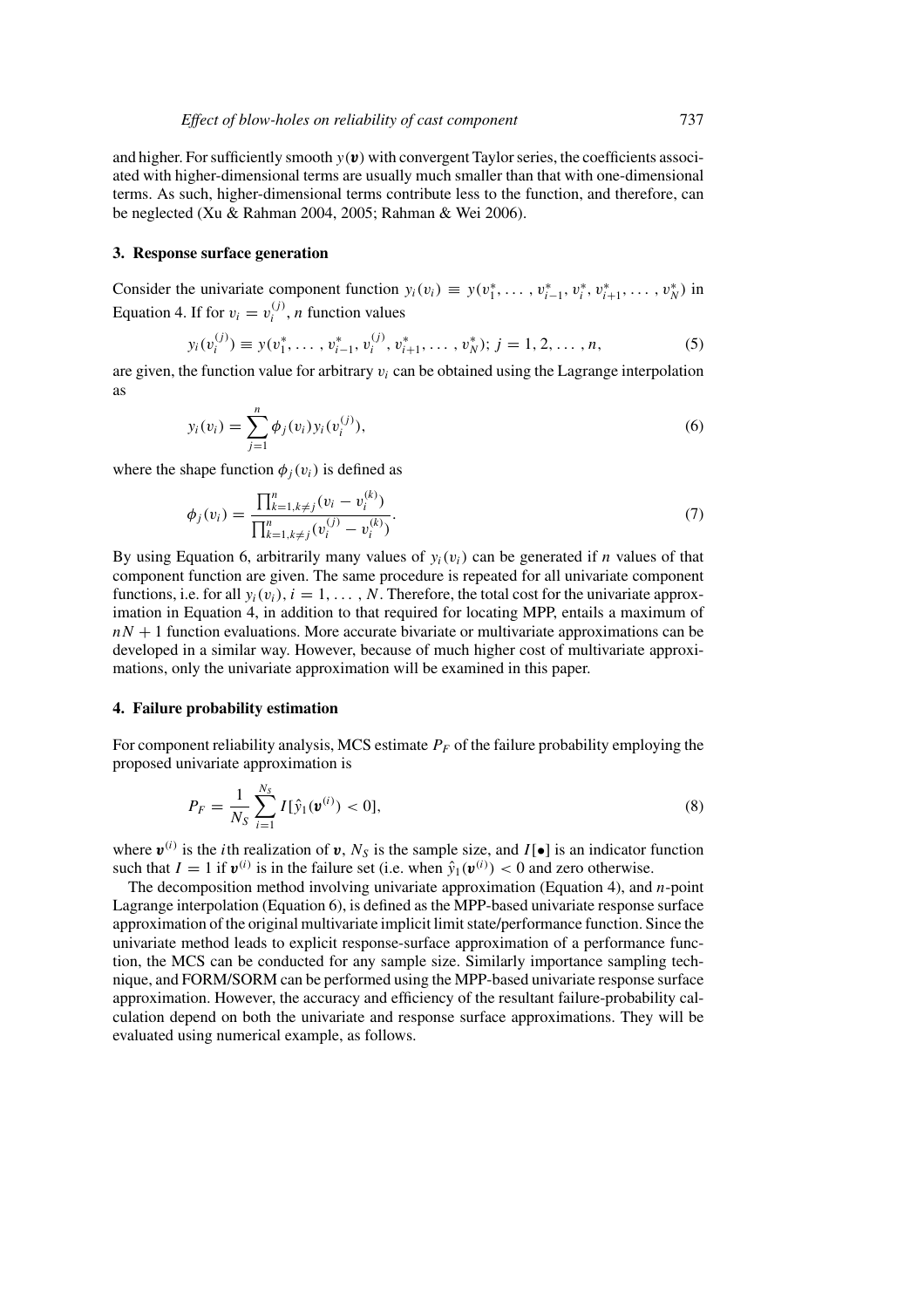## **5. Numerical example**

In the present study, a generic component of the dimension  $20 \times 20 \times 5$  mm<sup>3</sup> with a through hole of diameter 5 mm at the centre is considered. Figure 3 shows finite element mesh of the cast component obtained using PATRAN, 2005. Since it is a cast component, blow-holes are bound to occur. It is found that these blow-holes occur as a cluster and the cluster of blow-holes is modelled as a single defect (Elena 2002). In cast component, cracks are found to be initiated at the interface between the cut hole and the surface of cast component. The uncertainty in the crack geometry, blow-hole dimension, material properties and the external loads are characterized by a set of independent random variables. Statistical properties of various random parameters considered in this study are given in table 1. The critical location of the blow-hole with respect to the crack is identified by moving the blow-hole mesh is moved relative to the crack, keeping all random variables at their mean values. The failure criterion is based on a mixed-mode fracture initiation using the maximum tangential stress theory (Anderson 2004), which leads to the performance function

$$
g(\boldsymbol{X}) = K_{Ic} - \left[K_I(\boldsymbol{X})\cos^2\frac{\Theta(\boldsymbol{X})}{2} - \frac{3}{2}K_{II}(\boldsymbol{X})\sin\Theta(\boldsymbol{X})\right]\cos\frac{\Theta(\boldsymbol{X})}{2},\tag{9}
$$



**Figure 3.** Finite element mesh of cast component.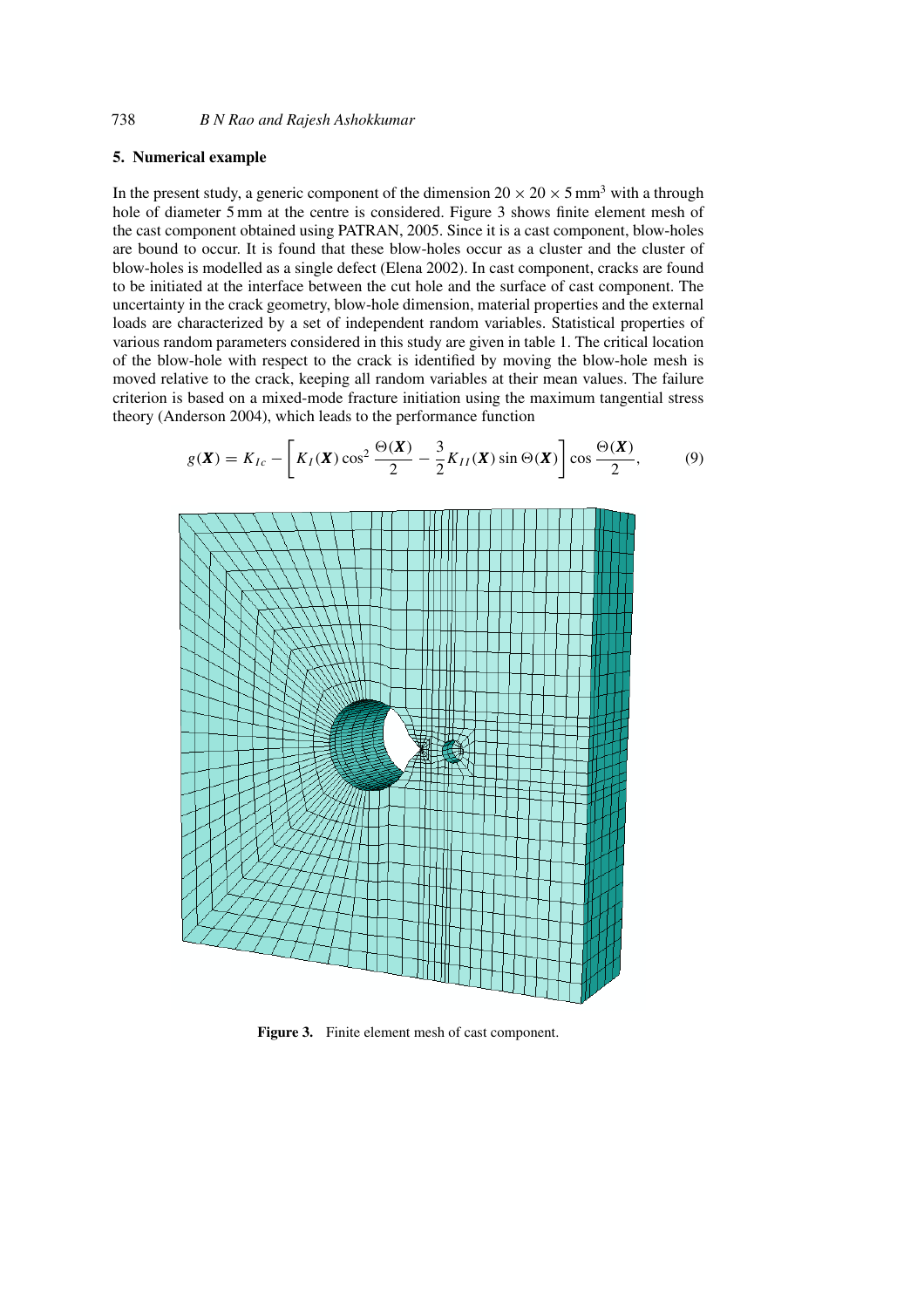| Random variable                                | Distribution | Units          | Mean      | Standard<br>deviation |
|------------------------------------------------|--------------|----------------|-----------|-----------------------|
| Crack length $(a)$                             | Uniform      | mm             | 0.55      | 0.0288                |
| Blow-hole diameter $(d)$                       | Uniform      | mm             | 0.95      | 0.0288                |
| Far-field tensile stress ( $\sigma^{\infty}$ ) | Normal       | $N/mm^2$       | Variable  | 5.458                 |
| Young's modulus $(E)$                          | Log-normal   | $N/mm^2$       | 207024.71 | 30.81                 |
| Critical SIF $(K_{Ic})$                        | Log-normal   | $MPa\sqrt{mm}$ | Variable  | 1.673                 |

**Table 1.** Statistical properties of various random variables.

where  $K_{Ic}$  is statistically distributed fracture toughness, typically measured from small-scale fracture experiments under mode I and plane strain conditions, and  $\Theta(\boldsymbol{X})$  is the direction of crack propagation, given by

$$
\Theta(\boldsymbol{X}) = \begin{cases} 2 \tan^{-1} \left( \frac{1 - \sqrt{1 + 8[K_{II}(\boldsymbol{X})/K_I(\boldsymbol{X})]^2}}{4K_{II}(\boldsymbol{X})/K_I(\boldsymbol{X})} \right), & \text{if } K_{II}(\boldsymbol{X}) > 0 \\ 2 \tan^{-1} \left( \frac{1 + \sqrt{1 + 8[K_{II}(\boldsymbol{X})/K_I(\boldsymbol{X})]^2}}{4K_{II}(\boldsymbol{X})/K_I(\boldsymbol{X})} \right), & \text{if } K_{II}(\boldsymbol{X}) < 0 \end{cases}
$$
(10)

For the MPP-based univariate response surface approximation of the original multivariate implicit limit state/performance function (Equation 9) in the rotated Gaussian space,  $n(= 3, 5, 7 \text{ or } 9)$  uniformly distributed sample points  $\mu_i - (n-1)\sigma_i/2$ ,  $\mu_i$  –  $(n-3)\sigma_i/2,\ldots,\mu_i,\ldots,\mu_i+(n-3)\sigma_i/2,\mu_i+(n-1)\sigma_i/2$  are deployed along the variable axis  $x_i$  with mean  $\mu_i$  and standard deviation  $\sigma_i$ , through the MPP. Sampling scheme for the MPP-based univariate response surface approximation of a function having one variable (v) and two variables ( $v_1$  and  $v_2$ ) is shown in figures 4a and 4b respectively. ABAQUS is used for numerically simulating responses at each sample point that are required for construction of the MPP-based univariate response surface approximation. FORTRAN code (given in Appendix 1) is developed which calls ABAQUS for simulating responses at each sample point, reads in the required result (SIFs in this case), deletes the resulting files after each run, and proceeds with simulating responses at next sample point. The whole process is simulated efficiently since accurate results are obtained from ABAQUS.

The probability of failure is estimated by MCS, importance sampling technique, and FORM/SORM using the MPP-based univariate response surface approximation. To estimate the failure probability by MCS,  $10<sup>5</sup>$  samples are used. Importance sampling technique is carried by out choosing 50 sampling points around MPP. FORM/SORM is carried out on the MPP-based univariate response surface approximation to estimate the reliability of the component.

The mean value of critical SIF  $K_{Ic}$  is varied from 950 MPa $\sqrt{mm}$  to 1160 MPa $\sqrt{mm}$  by taking the mean far-field tensile stress to be  $175.0234 \text{ N/mm}^2$  and other variables as given in table 1. The variation in the failure probability is computed by MCS, importance sampling technique, and FORM/SORM using the MPP-based univariate response surface approximation. Figure 5 shows the results of  $P_F$  vs.  $E[K_{1c}]$  the probability of failure  $P_F$  as a function of the mean critical SIF  $E[K_{lc}]$ , in which  $E[\bullet]$  is the expectation (mean) operator. Figure 5 demonstrates good agreement between FORM/SORM probability of failure and the results obtained by MCS, importance sampling technique. As expected, the results indicate that the failure probability decreases with increase in the mean critical SIF  $E[K_{lc}]$ . The maximum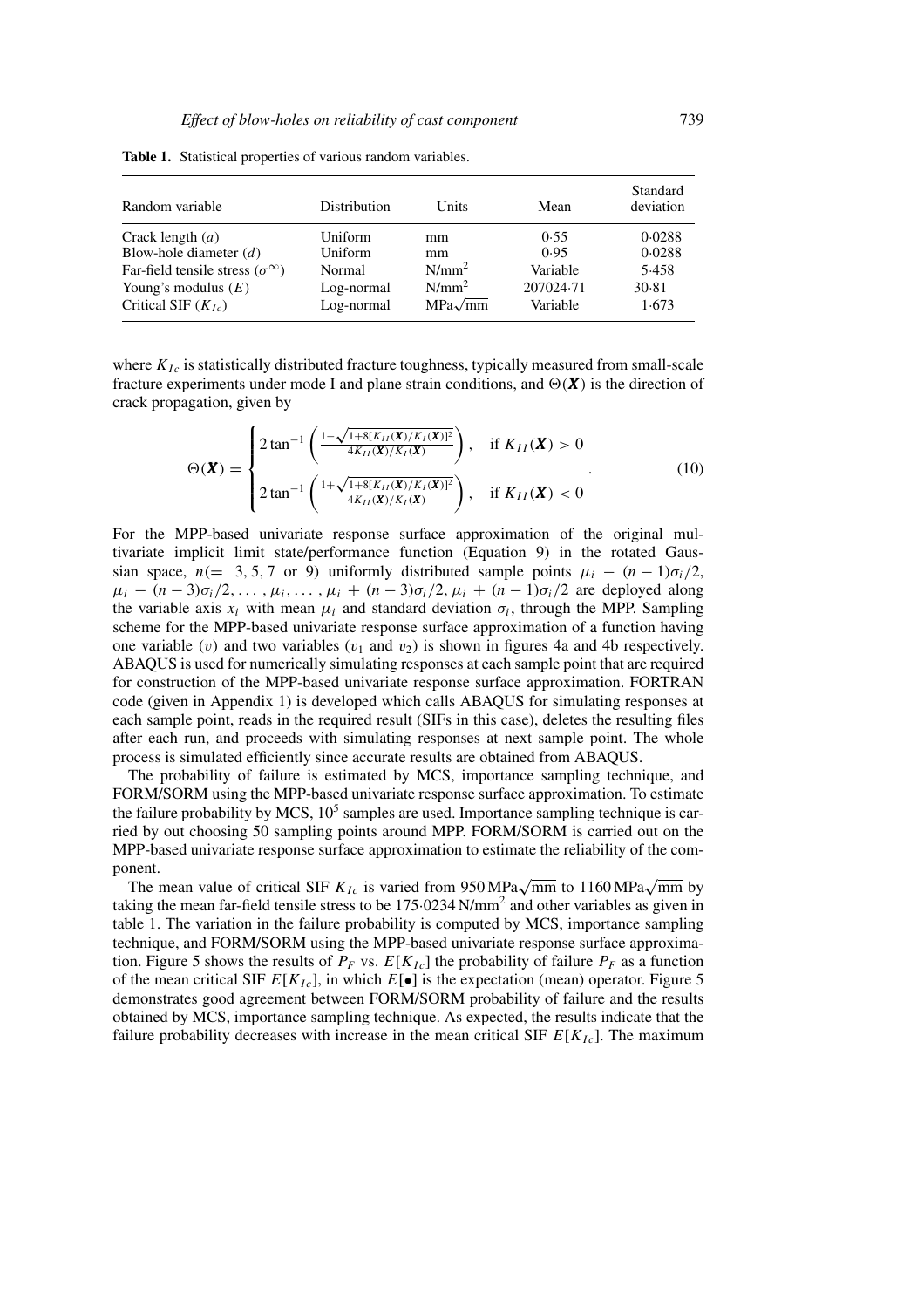

**Figure 4.** Sampling scheme of the MPPbased univariate response surface approximation; **(a)** For a function having one variable  $(v)$ ; and  $(b)$  For a function having two variables  $(v_1$  and  $v_2)$ .

amount of the error in the failure probability estimate using FORM when compared with MCS and importance sampling technique is 10·71%, and 7·14%, respectively. Similarly, the maximum amount of the error in the failure probability estimate using SORM when compared with MCS and importance sampling technique is 6.9%, and 3.45%, respectively.

Further, a study on the effect of  $a/W$  ratio on the failure probability is carried out. Five different values of  $a/W$  ratio are chosen and the probability of failure  $P_F$  as a function of the mean far-field tensile stress  $E[\sigma^{\infty}]$  is evaluated using FORM, SORM and importance sampling technique by taking the mean value of critical SIF  $K_{Ic}$  to be 1161·16 MPa $\sqrt{mm}$  and other variables as given in table 1. Figures 6 shows the probability of failure  $P_F$  as a function of the mean far-field tensile stress  $E[\sigma^{\infty}]$  obtained using importance sampling technique. As expected, the results indicate that the failure probability increases with increase in the mean far-field tensile stress  $E[\sigma^{\infty}]$  and with increase in  $a/W$  ratio. The results obtained by FORM, SORM and importance sampling technique are observed to be overlapping when plotted graphically making it difficult to distinguish between each other, and hence the results by FORM, and SORM are not presented on the same plot.

A study on sensitivities of the random variables is carried out in order to establish a systematic framework for identifying relative importance of parameters that merit descriptions through random variables. Sensitivity index of  $i<sup>th</sup>$  random variable is computed as

$$
\Gamma_i = (P_F - P_{Fi})^2 / \sum_{j=1}^n (P_F - P_{Fj})^2,
$$
\n(11)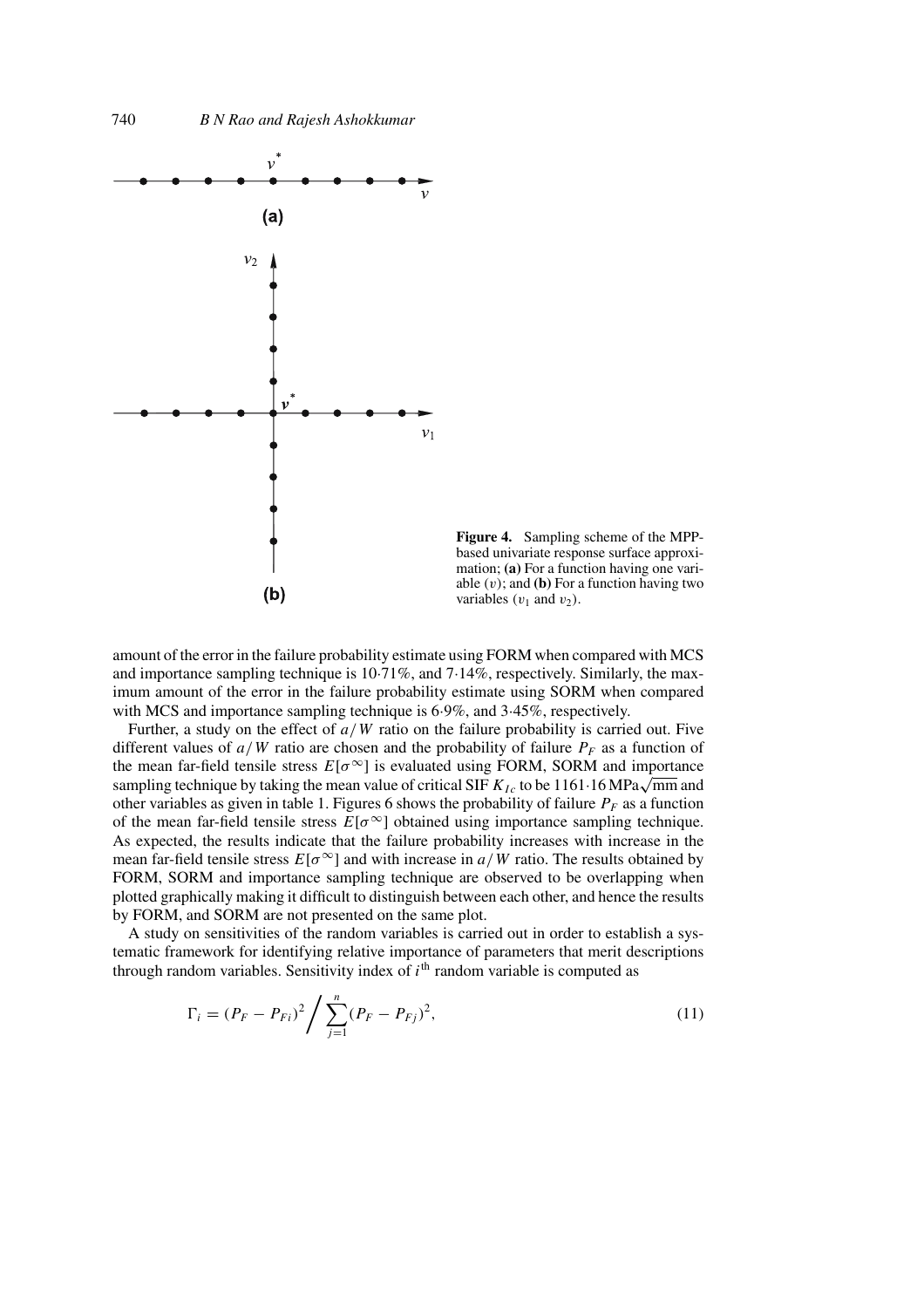

**Figure 5.** Failure probability of cast component by MCS, importance sampling technique, and FORM/SORM.

where,  $P_F$  is the failure probability when all the variables are considered as random and  $P_{Fi}$  is the failure probability when the i<sup>th</sup> random variable is held deterministic at its mean, and the other variables are considered as random. This procedure of establishing importance measure of parameters however requires additional  $n \times 10^5$  runs of MCS using the MPP-based univariate response surface approximation. Figure 7 shows the sensitivity index of each of the variable considered, and it can be observed that when compared with the other variables, blow-hole diameter has a significant effect on the failure probability.



**Figure 6.** Effect of  $a/W$  ratio on failure probability by importance sampling technique.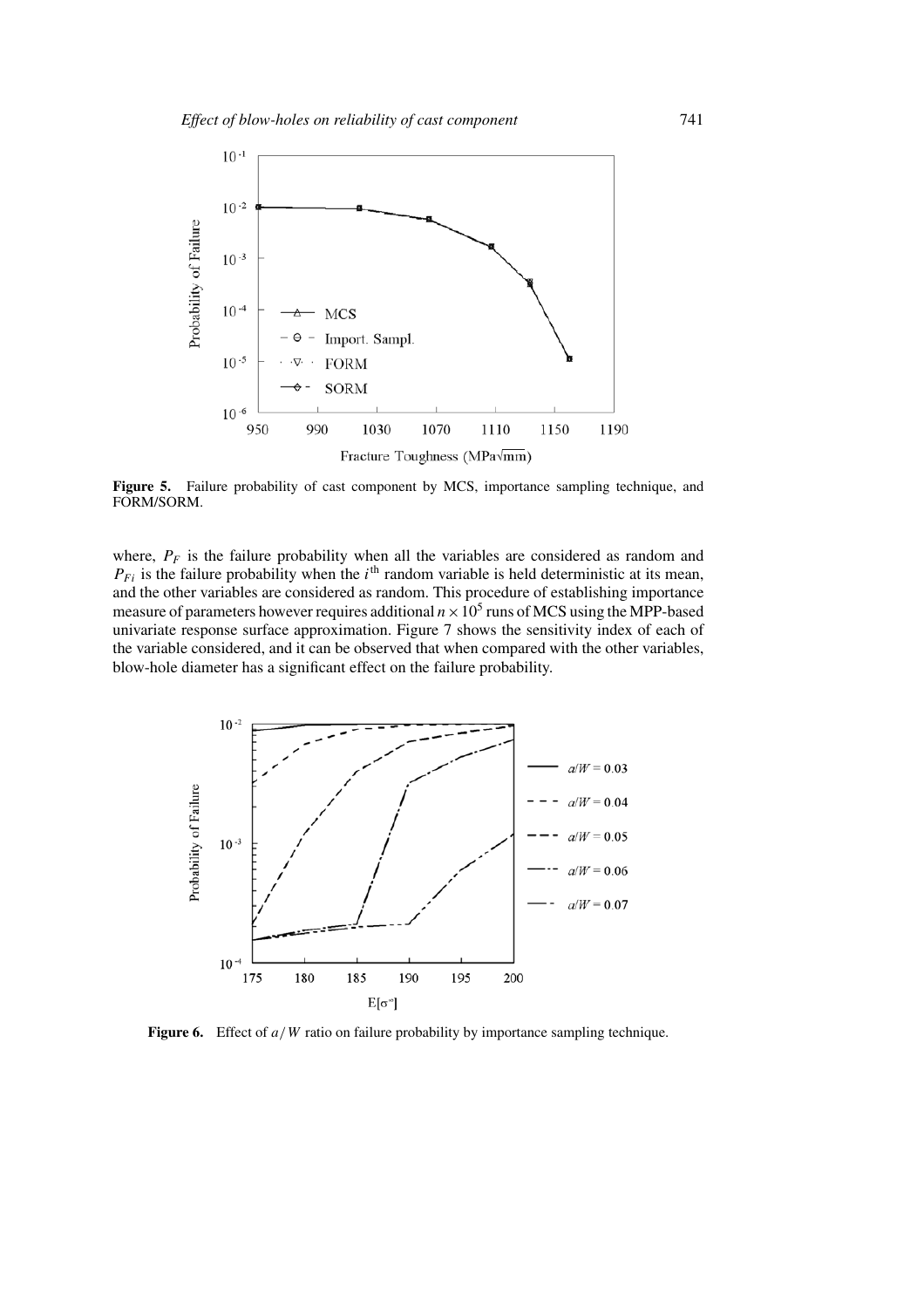

Random Parameters

**Figure 7.** Sensitivity index of various random variables.

## **6. Conclusions**

A study on the effect of blow-holes on the reliability of a cast component, using the MPP-based univariate response surface approximation is presented. Crack geometry, blow-hole dimensions, external loads and material properties are treated as independent random variables. The failure probability is evaluated using the MPP-based univariate response surface approximation in conjunction with MCS, importance sampling technique, and FORM/SORM. This study shows that micro-defects such as blow-holes have a significant effect on the failure probability of cast component.

Authors would like to express sincere gratitude to Tata Consultancy Services Limited for providing the required facilities to carry out this research at Centre for Finite Element Analysis and Design Laboratory, IIT Madras.

## **Appendix 1**

## **Main Code**

```
c IMPLICIT REAL*8(A-H,O-Z)
c IMPLICIT INTEGER (I-K,M-N)
c
     character*4 word
     character*2 word1
```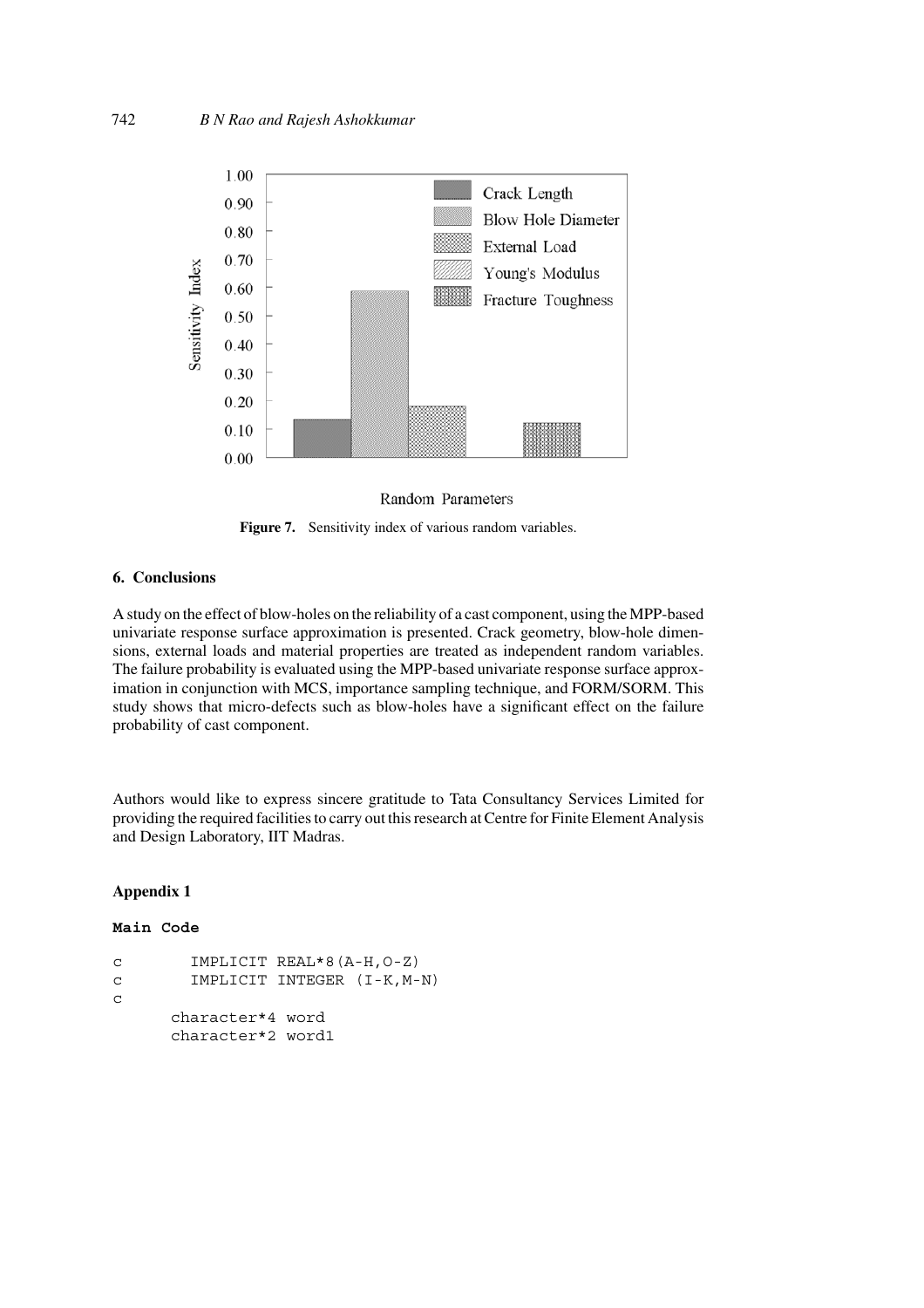$\mathcal{C}$ 

c

c

 $\Gamma$ 

```
character*3 word2
  character*30 cfile
  character*4 word6
  character*14 word10
  character*2 word11
  character*5 word12
  character*12 word13
  character*2 word14
  character*5 word15
  character*13 word100
  character*2 word110
  character*5 word120
  character*15 word130
  character*2 word140
  character*5 word150
  character*19 word300
     dimension inode(21692), x(3,21692)
     dimension a(50000), b(50000), c(50000), d(50000)
     real inc,radius,xinc,yinc,force,youngs,poisson,tmpx,
     tmpy,tmpz
      iin2 = 10
    open(iin2,file='rand_set1.dat',status='unknown',
& access='sequential',form='formatted')
  do ii = 1, 50000
     iin = 11
     iout = 2
     iin1 = 12
     iout1 = 3open(iin,file='nodal.inp',status='unknown',
& access='sequential',form='formatted')
    open(iout,file='nodal1.inp',status='unknown',
& access='sequential',form='formatted')
    open(iin1,file='final.inp',status='unknown',
& access='sequential',form='formatted')
    open(iout1,file='final1.inp',status='unknown',
& access='sequential',form='formatted')
  do i = 1, 21692
   read(iin, *) inode(i), x(1,i), x(2,i), x(3,i)enddo
  read(iin2,*) a(i), b(i), c(i), d(i)do i = 1, 21692if(x(1,i) .le. 1.5 .and. x(1,i) .ge. 1) then
     t = (x(1,i) - 1)*(0.2*c(ii))tmpx = x(1,i)-t
```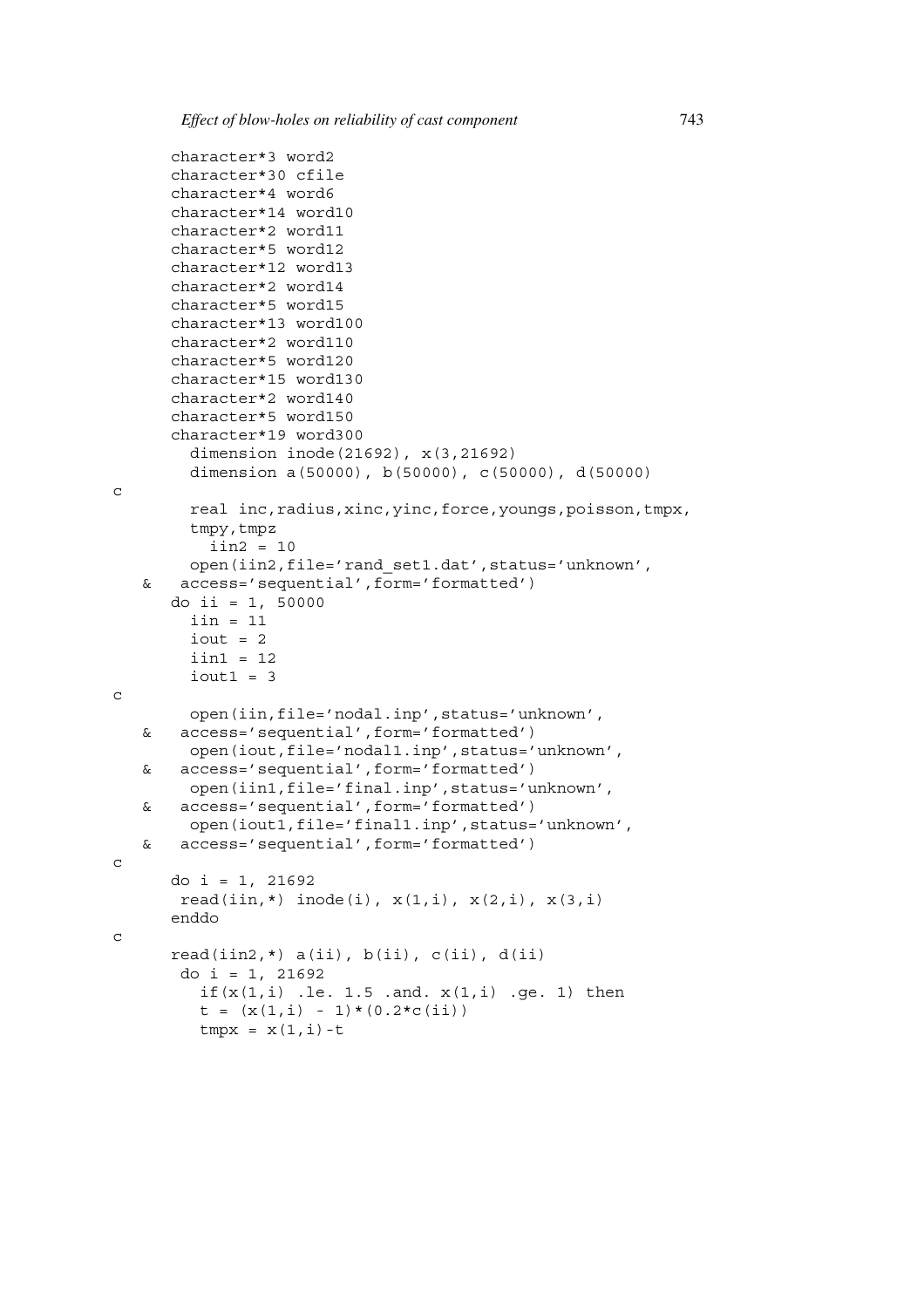```
elseif(x(1,i) .le. 2.0 .and. x(1,i) .ge. 1.5) then
     t = (2.0 - x(1,i)) * (0.2 * c(ii))tmpx = x(1,i)-telse
     tmpx = x(1,i)endif
     tmpy = x(2,i)tmpz = x(3,i)if(x(1,i).ge. -1.0.and. x(1,i).le. 1.0.and. x(2,i)\& .ge. -1.0 .and. x(2,i) .le. 1.0) then
     radius = (x(1,i)*x(1,i)+x(2,i)*x(2,i))**(0.5)else
     radius = 0endif
     if(x(1,i) .eq. 0 .and. x(2,i) .ge. 0) then
     angle=90
     elseif(x(1,i) .eq. 0 .and. x(2,i) .le. 0) then
     angle=270
     elseif(x(2,i) .eq. 0 .and. x(1,i) .ge. 0) then
     angle = 0elseif(x(2,i) .eq. 0 .and. x(1,i) .le. 0) then
     angle = 180
     else
     theta = atan(x(2,i)/x(1,i))angle = theta*180/3.1416endif
     if(radius .ge. 0.5 .and. radius .le. 1.0 .and.
x(1,i) .ge. 0 .and. x(2,i) .ge. 0) then
     inc = (1.0 - radius) * (0.1 * d(ii) / 0.5)xinc=cosd(angle)*inc
     yinc=sind(angle)*inc
     tmpx=x(1,i)+xinctmpy=x(2,i)+yincelseif(radius .ge. 0.5 .and. radius .le. 1.0 .and.
x(1,i) .le. 0 .and. x(2,i) .ge. 0) then
     inc=(1.0-radius)*(0.1*d(ii)/0.5)angle1=180+angle
     xinc=cosd(angle1)*inc
     yinc=sind(angle1)*inc
     tmpx=x(1,i)+xinctmpy=x(2,i)+yincelseif(radius .ge. 0.5 .and. radius .le. 1.0 .and.
x(1,i) .le. 0 .and. x(2,i) .le. 0) then
     inc = (1.0 - radius) * (0.1 * d(ii) / 0.5)angle1=180+angle
     xinc=cosd(angle1)*inc
     yinc=sind(angle1)*inc
     tmpx=x(1,i)-xinc
```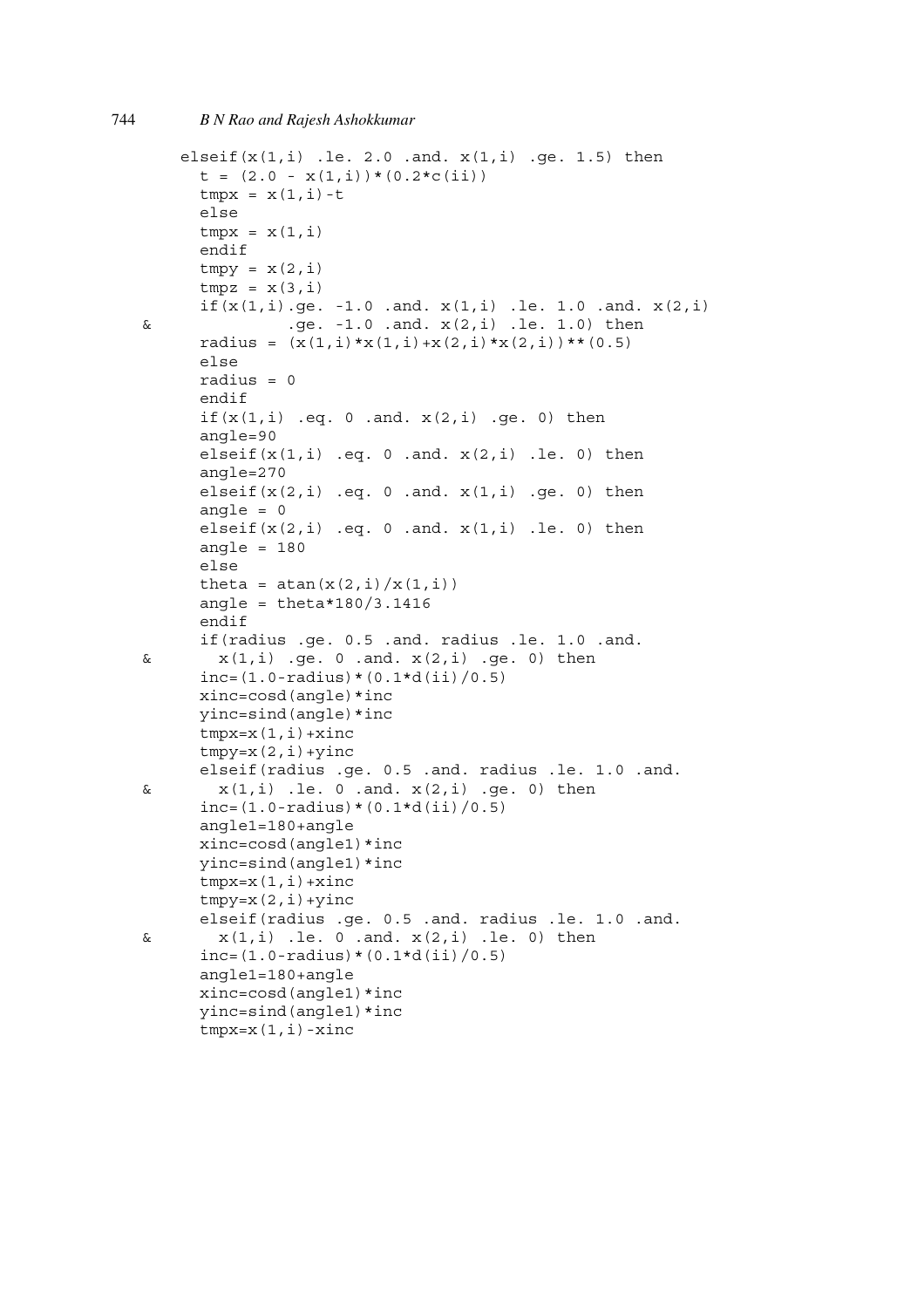```
tmpy=x(2,i)+yincelseif(radius .ge. 0.5 .and. radius .le. 1.0 .and.
  x(1,i) .ge. 0 .and. x(2,i) .le. 0) then
        inc = (1.0 - radius) * (0.1 * d(ii) / 0.5)angle1=360+angle
        xinc=cosd(angle1)*inc
        yinc=sind(angle1)*inc
        tmpx=x(1,i)-xinctmpy=x(2,i)+yincelse
c tmpx=x(1,i)c tmpy=x(2,i)tmpz=x(3,i)endif
       write(iout,91) inode(i), tmpx, tmpy, tmpz
91   FORMAT(I8,',',F14.8,',',F14.8,',',F14.8)
      enddo
      do i = 1, 25read(iin1,*) word6
      if(i.eq.1) write(iout1,*) '*HEADING'
      if(i.eq.2) write(iout1,*) 'ABAQUS job created on 24-Feb-06',
  & ' at 19:31:30'
      if(i.eq.3) write(iout1,*) '**'
      if(i.eq.4) write(iout1,*) '*RESTART, WRITE, FREQUENCY=99'
      if(i.eq.5) write(iout1,*) 'PREPRINT, HISTORY=NO, ECHO=NO, ',
  & 'MODEL=NO'
      if(i.eq.6) write(iout1,*) '**'
      if(i.eq.7) write(iout1,*) '*NODE'
      if(i.eq.8) write(iout1,*) '*INCLUDE,INPUT=nodal1.inp'
      if(i.eq.9) write(iout1,*) '**'
      if(i.eq.10) write(iout1,*) '**'
      if(i.eq.11) write(iout1,*) '*ELEMENT, TYPE=C3D8, ELSET=PP'
      if(i.eq.12) write(iout1,*) '*INCLUDE,INPUT=elements.inp'
      if(i.eq.13) write(iout1,*) '**'if(i.eq.14) write(iout1,*) '**'
      if(i.eq.15) write(iout1,*) '** pp'
      if(i.eq.16) write(iout1,*) '**'
      if(i.eq.17) write(iout1,*) '*SOLID SECTION, ELSET=PP,',
  & ' MATERIAL=ALUM'
      if(i.eq.18) write(iout1,*) ' 1.,'
      if(i.eq.19) write(iout1,*) '**'
      if(i.eq.20) write(iout1,*) '** alum'
      if(i.eq.21) write(iout1,*) '** Date: 24-Feb-06 Time: 00:41:32'
      if(i.eq.22) write(iout1,*) '**'
      if(i.eq.23) write(iout1,*) '*MATERIAL, NAME=ALUM'
      if(i.eq.24) write(iout1,*) '**'
      if(i.eq.25) write(iout1,*) '*ELASTIC, TYPE=ISO'
      enddo
```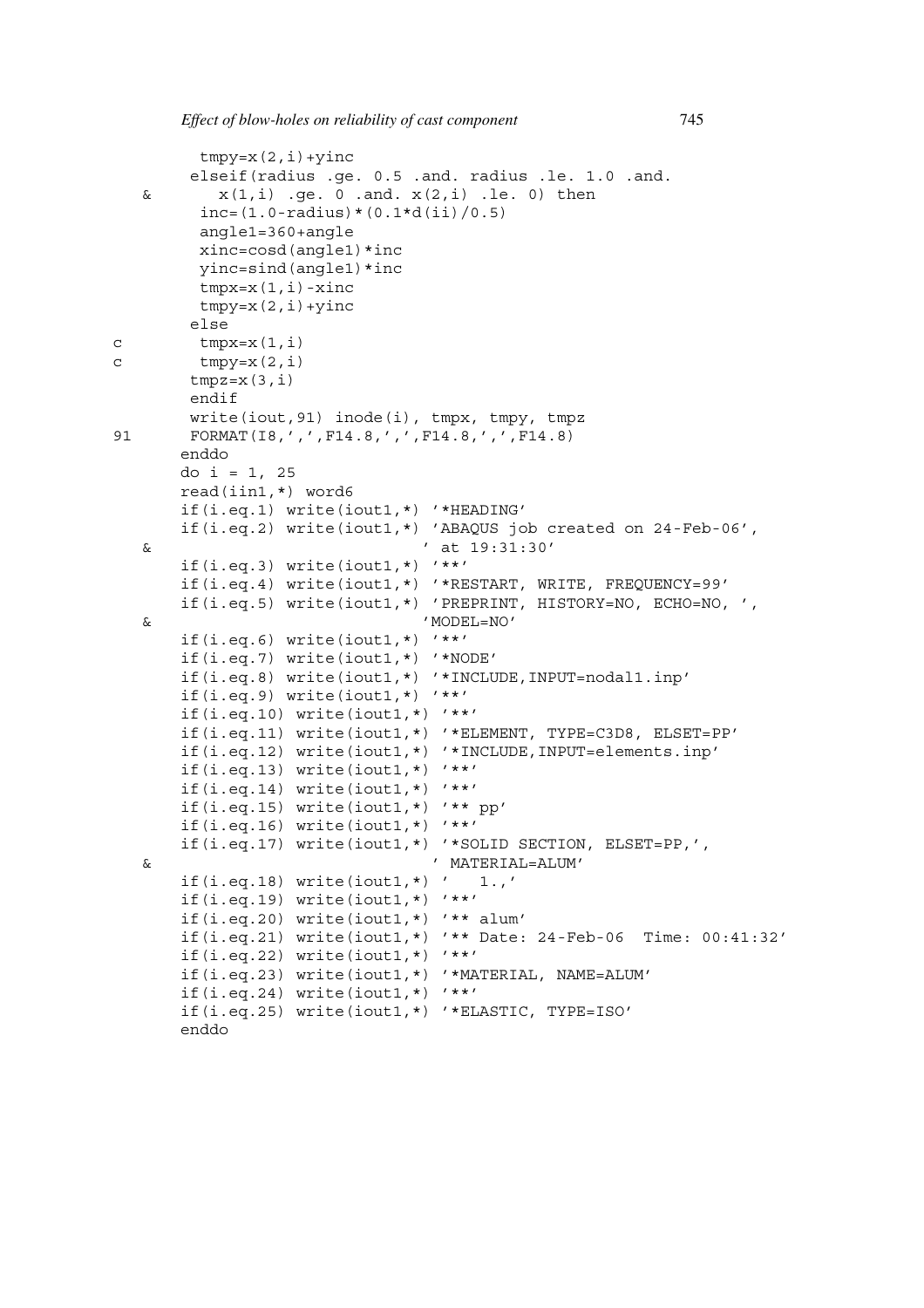```
read(iin1,*) word6
     youngs=207000+1000*a(ii)
     poisson=0.33+.03*a(ii)
     force=-400-10*b(iii)write(iout1,100)youngs,poisson
100 FORMAT(F17.8,',',F14.8)
     do i = 1, 41read(iin1,*) word6
     if(i.eq.1) write(iout1,*) '**'
     if(i.eq.2) write(iout1,*) '**'
     if(i.eq.3) write(iout1,*) '** bottom_fixed'
     if(i.eq.4) write(iout1,*) '**'
     if(i.eq.5) write(iout1,*) '*BOUNDARY, OP=NEW'
     if(i.eq.6) write(iout1,*) 'BOTTOM_FIXED, 1,, 0.'
     if(i.eq.7) write(iout1,*) 'BOTTOM_FIXED, 2,, 0.'
     if(i.eq.8) write(iout1,*) 'BOTTOM_FIXED, 3,, 0.'
     if(i.eq.9) write(iout1,*) 'BOTTOM_FIXED, 4,, 0.'
     if(i.eq.10) write(iout1,*) 'BOTTOM_FIXED, 5,, 0.'
     if(i.eq.11) write(iout1,*) 'BOTTOM_FIXED, 6,, 0.'
     if(i.eq.12) write(iout1,*) '**'
     if(i.eq.13) write(iout1,*) '** Step 1, j'if(i.eq.14) write(iout1,*) '** LoadCase, nc1'
     if(i.eq.15) write(iout1,*) '**'
     if(i.eq.16) write(iout1,*) '**'
     if(i.eq.17) write(iout1,*) '*STEP'
     if(i.eq.18) write(iout1,*) '*STATIC, DIRECT=NO STOP'
     if(i.eq.19) write(iout1,*) '1.0, 1.0'
     if(i.eq.20) write(iout1,*) '**'
     if(i.eq.21) write(iout1,*) '*INCLUDE,
                                  INPUT=nodal_sets.inp'
     if(i.eq.22) write(iout1,*) '*NSET, NSET=J1'
     if(i.eq.23) write(iout1,*) '21607'
     if(i.eq.24) write(iout1,*) '*NSET, NSET=J2'
     if(i.eq.25) write(iout1,*) '21617'
     if(i.eq.26) write(iout1,*) '*NSET, NSET=J3'
     if(i.eq.27) write(iout1,*) '21247'
     if(i.eq.28) write(iout1,*) '*CONTOUR INTEGRAL,
                                 CONTOURS=5,',
 & ' OUTPUT=BOTH'
     if(i.eq.29) write(iout1,*) 'J1, -3.0, 0.0, 0.0'
     if(i.eq.30) write(iout1,*) 'J2, -3.0, 0.0, 1.0'
     if(i.eq.31) write(iout1,*) 'J3, -3.0, 0.0, 2.0'
     if(i.eq.32) write(iout1,*) '*CONTOUR INTEGRAL,
                                 CONTOURS=5,',
 & ' OUTPUT=BOTH,
                                 TYPE=K FACTORS'
     if(i.eq.33) write(iout1,*) 'J1, -3.0, 0.0, 0.0'
     if(i.eq.34) write(iout1,*) 'J2, -3.0, 0.0, 1.0'
```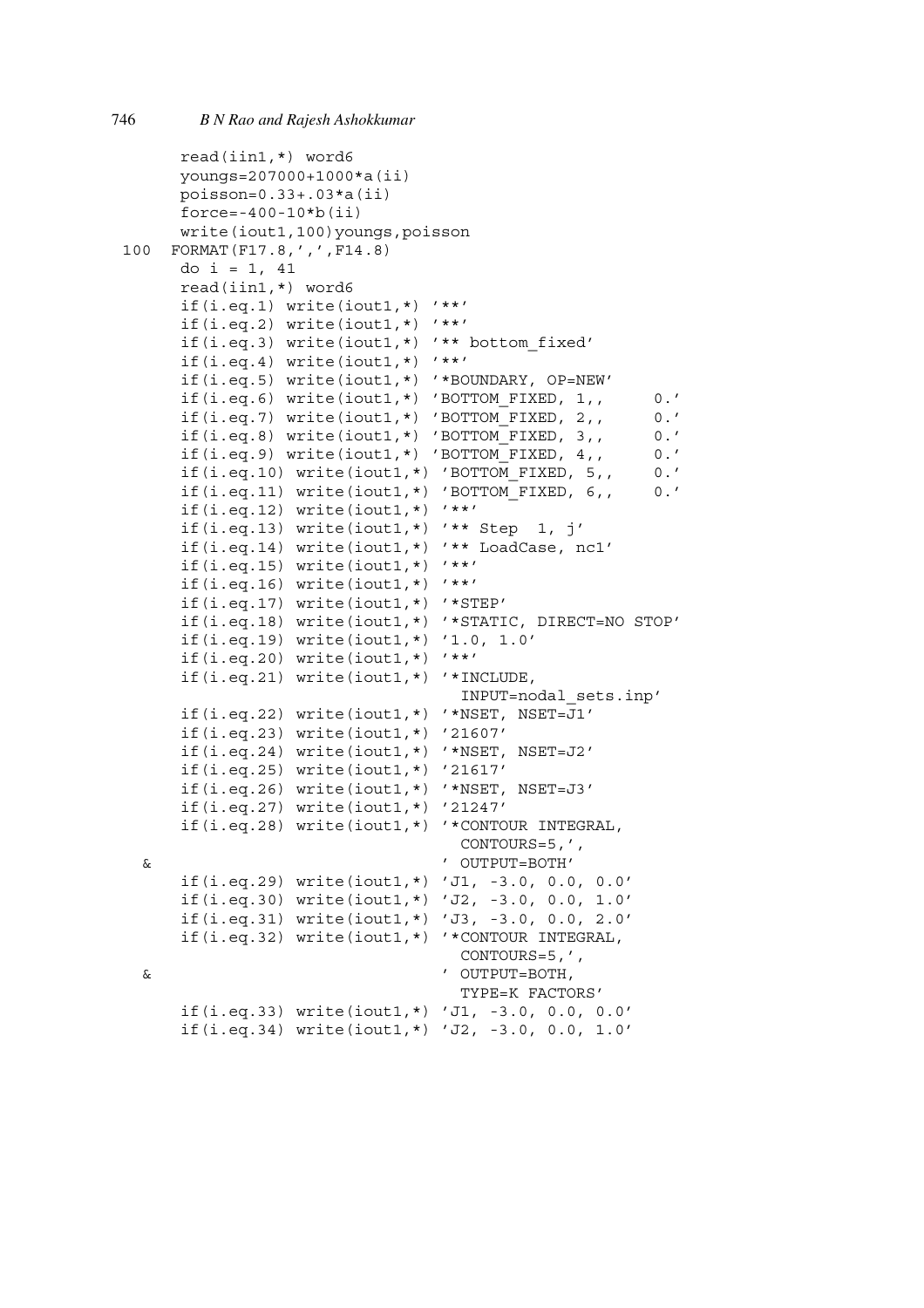```
if(i.eq.35) write(iout1,*) 'J3, -3.0, 0.0, 2.0'
       if(i.eq.36) write(iout1,*) '**'if(i.eq.37) write(iout1,*) '**'if(i.eq.38) write(iout1,*) '** top_pressure'
       if(i.eq.39) write(iout1,*) '**'
       if(i.eq.40) write(iout1,*) '*DLOAD, OP=NEW'
       if(i.eq.41) write(iout1,*) '**'
       enddo
     word 300='TOP_PRESSURE_2,P5'
       write(iout1,300) word300,force
       read(iin1,*) word10,word11,word12
       write(iout1,110) word10,word11,force
       read(iin1,*) word13,word14,word15
       write(iout1,120) word13,word14,force
       read(iin1,*) word10,word11,word12
      write(iout1,110) word10,word11,force
110 FORMAT(A14,',',A2,',',F17.1)
 120 FORMAT(A12,',',A2,',',F17.1)
300 FORMAT(A19,',',F17.1)
         do i = 1, 4read(iin1,*) word6
     if(i.eq.1) write(iout1,*) '**'
       if(i.eq.2) write(iout1,*) '** left_pressure'
       if(i.eq.3) write(iout1,*) '**'
       if(i.eq.4) write(iout1,*) '*DLOAD, OP=NEW'
     enddo
       read(iin1,*) word100,word110,word120
       write(iout1,1110) word100,word110,force
       read(iin1,*) word130,word140,word150
      write(iout1,1120) word130,word140,force
       read(iin1,*) word130,word140,word150
       write(iout1,1120) word130,word140,force
1110 FORMAT(A13,',',A2,',',F17.1)
1120 FORMAT(A15,',',A2,',',F17.1)
        do i = 1, 4read(iin1,*) word6
        if(i.eq.1) write(iout1,*) '**'
        if(i.eq.2) write(iout1,*) '*NODE PRINT, FREQ=0'
        if(i.eq.3) write(iout1,*) '*EL PRINT, FREQ=0'
        if(i.eq.4) write(iout1,*) '*END STEP'
        enddo
        close(11)
        close(2)
```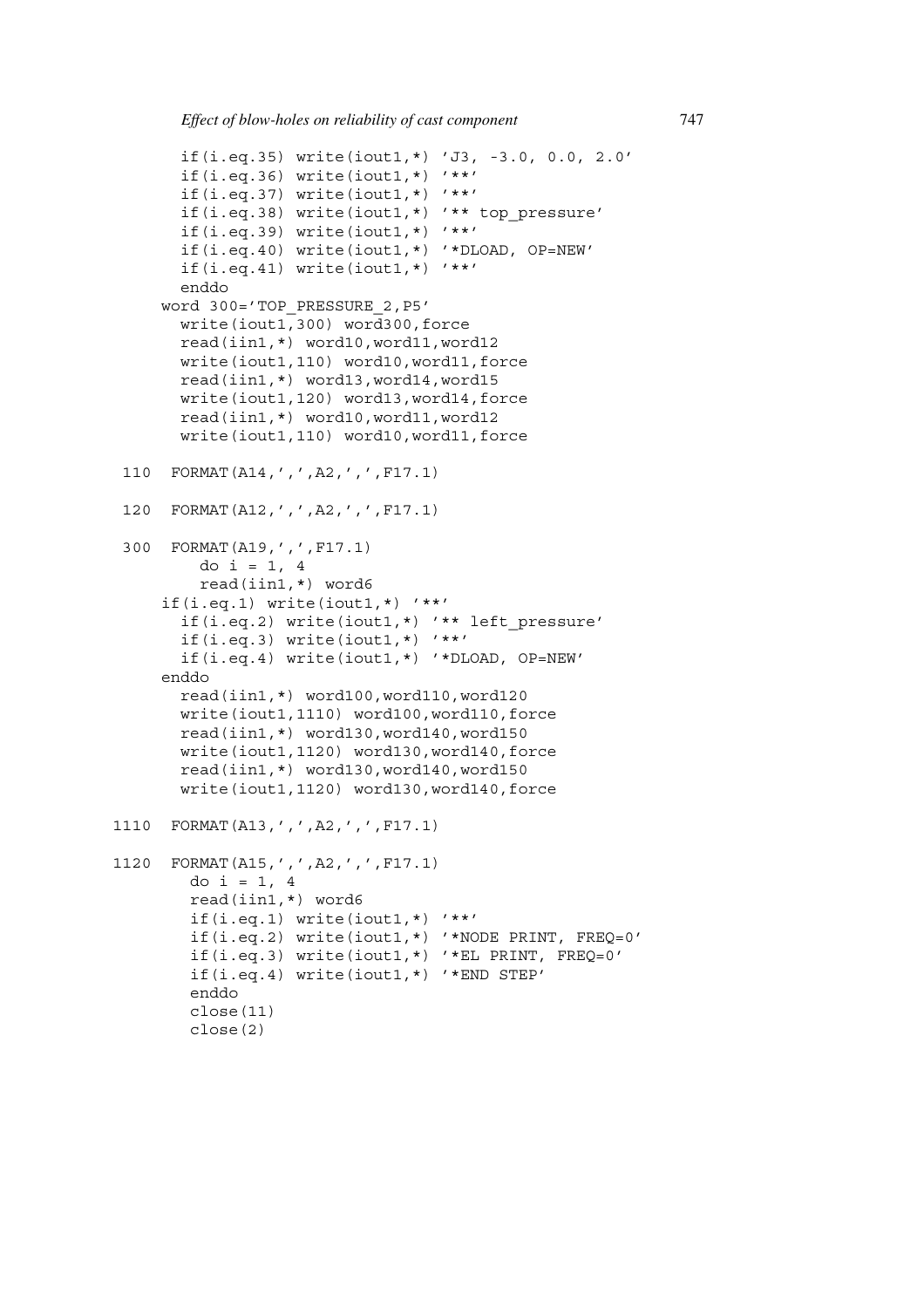```
close(12)
 close(3)
 write(cfile, "(A19)") './run-abaqus final1'
 call system(cfile)
enddo
end
```
#### **Subroutine**

```
SUBROUTINE HKSMAIN
INCLUDE 'aba_param.inc'
CHARACTER*6 FNAME
DIMENSION ARRAY(513),JRRAY(NPRECD,513),LRUNIT(2,1)
EQUIVALENCE (ARRAY(1),JRRAY(1,1))
  character*4 word
  character*5 word2
  character*1 word3
  character*2 word4
  character*3 word6
  character*5 word7
  character*5 word8
  character*5 word9
  character*5 word10
  character*5 word11
character*3 word12
character*9 word13
  character*6 word14
character*6 word15
  character*6 word16
  character*6 word17
  character*6 word18
  character*6 word19
   iinn1 = 98iout1 = 99iout2 = 100iout3 = 110
 iout11= 120
   iout111= 130
open(iinn1,file='final1.dat',status='unknown',
& access='sequential',form='formatted')
open(iout1,file='k1.results',status='old',
& access='sequential',form='formatted')
open(iout11,file='k2.results',status='old',
& access='sequential',form='formatted')
open(iout111,file='angle.results',status='old',
& access='sequential',form='formatted')
open(iout2,file='run1.results',status='unknown',
```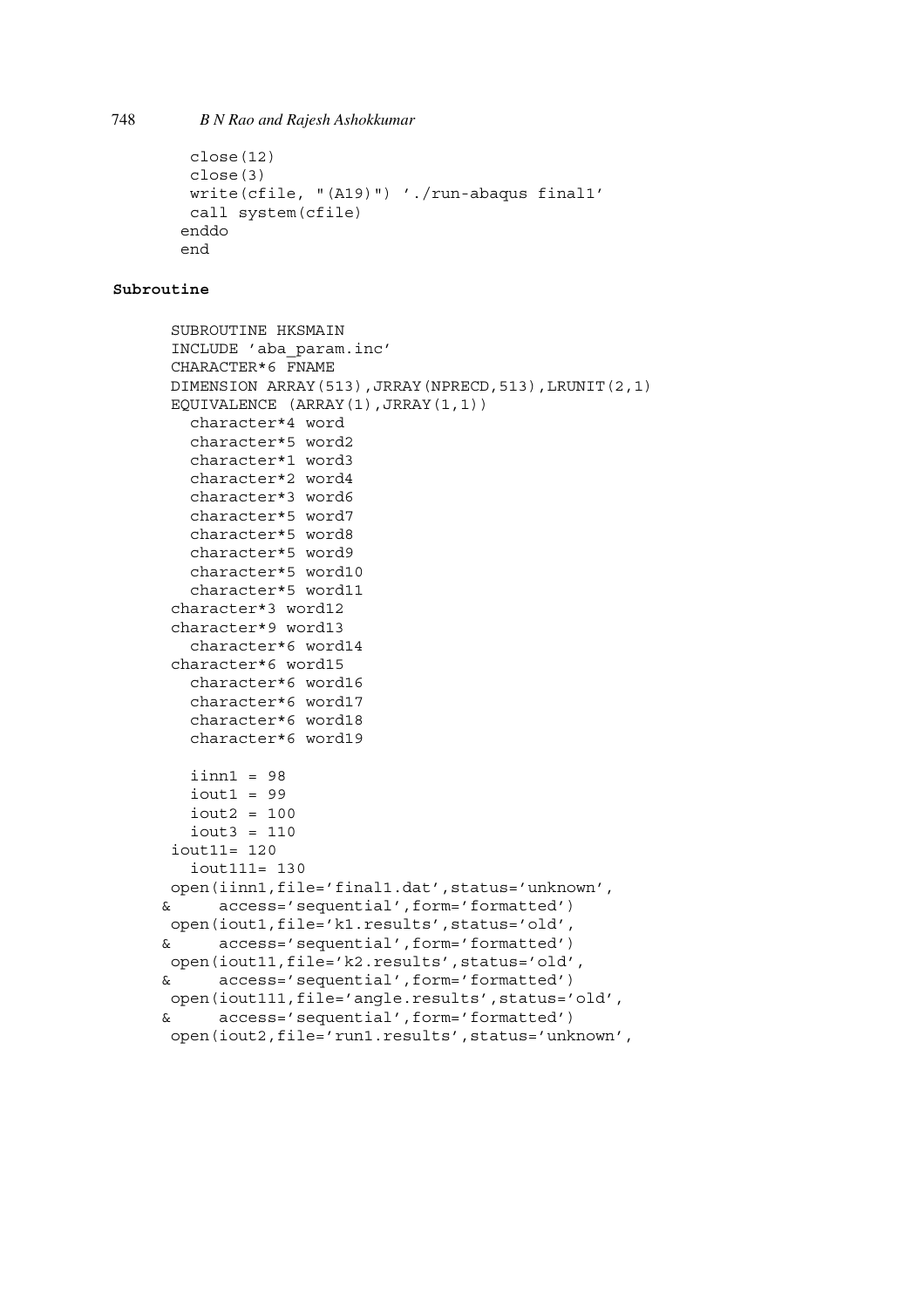```
& access='sequential',form='formatted')
open(iout3,file='run2.results',status='unknown',
& access='sequential',form='formatted')
FNAME='final1'
NRU=1
LRUNIT(1,1)=8LRUNIT(2,1)=2LOUTF=0
CALL INITPF(FNAME, NRU, LRUNIT, LOUTF)
JUNIT=8
CALL DBRNU(JUNIT)
  CALL DBFILE(0,ARRAY,JRCD)
do i = 1, 450read(iinn1,*) word2
if(word2 .eq. "CRACK") then
write(iout3,*) word2
do ii = 1, 24
if(ii .eq. 20) then
read(iinn1,*) word3,word4,word6,word7,word8,word9,
               word10,word11
write(iout1,*) word11
elseif(ii .eq. 21) then
read(iinn1,*) word6,word7,word8,word9,word10,word11
write(iout11,*) word11
elseif(ii .eq. 24) then
read(iinn1,*) word12,word13,word14,word15,word16,
               word17,word18,word19
write(iout111,*) word19
else
read(iinn1,*) word3
write(iout3,*) word3
endif
enddo
else
write(iout2,*) word2
endif
enddo
CLOSE(98)
CLOSE(99)
CLOSE(100)
CLOSE(110)
CLOSE(120)
CLOSE(130)
STOP
END
```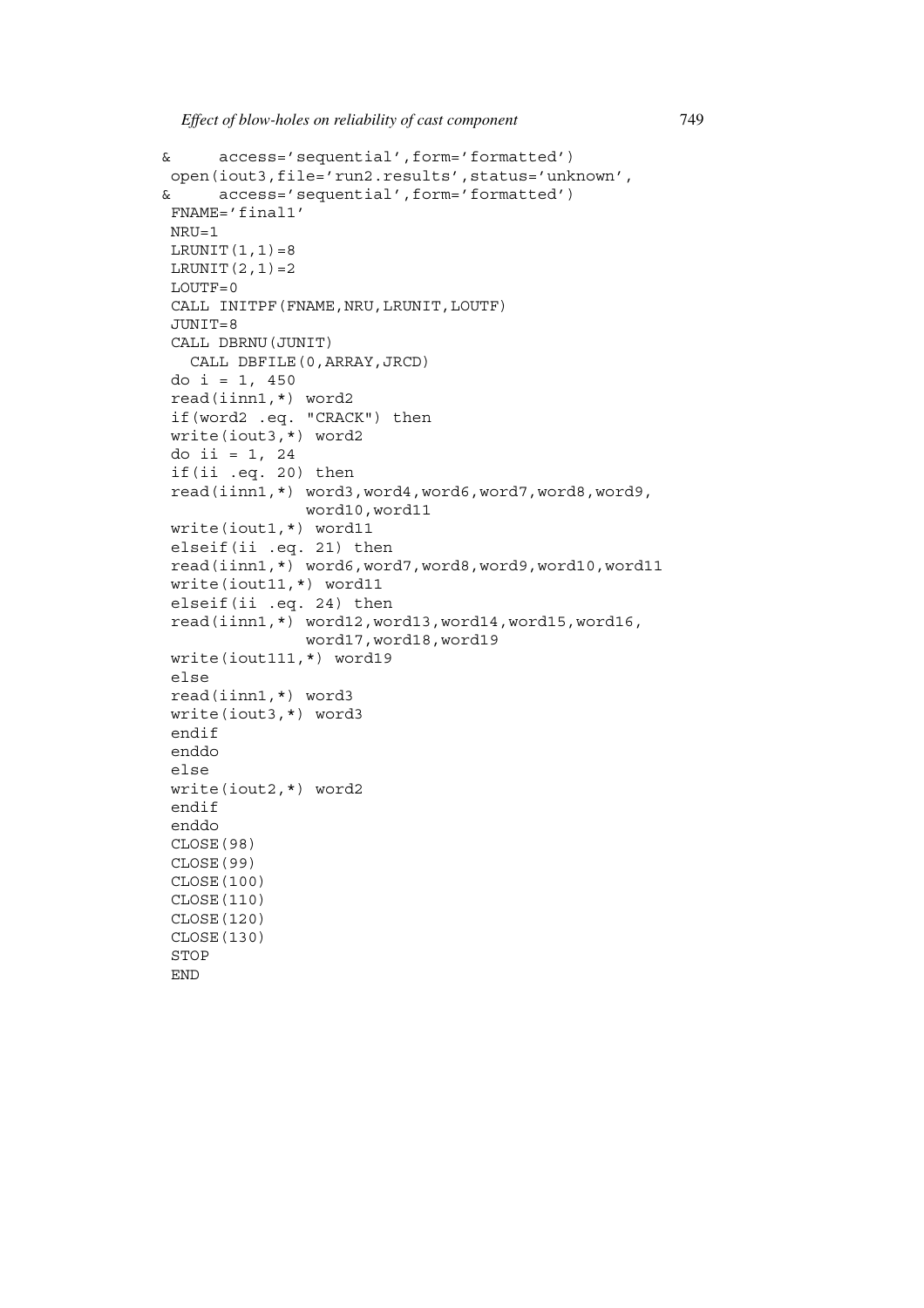```
750 B N Rao and Rajesh Ashokkumar
Script File
#!/bin/sh
#
# check to make sure an input file was specified,
 and it exists
#
if [ "X$1" = "X" ]
then
   echo "no job id specified"
   exit 1
fi
jobID=$1
if [ ! -f $jobID.inp ]
then
   echo "input file does not exist"
   exit 1
fi
#
# Remove any existing output files corresponding
  to this job id
#
for ext in com dat fil mdl msg odb prt res sta stt
do
  rm -f $jobID.$ext
done
#
# remove existing log file, if any
#
if [ -f abaqus.log ]
then
   rm -f abaqus.log
fi
#
# Run abaqus interactively with this job, output goes to
  abaqus log
#
abq644 job=$jobID interactive 2>/dev/null > abaqus.log
abq644 make job=HKSMAIN
abq644 HKSMAIN
```